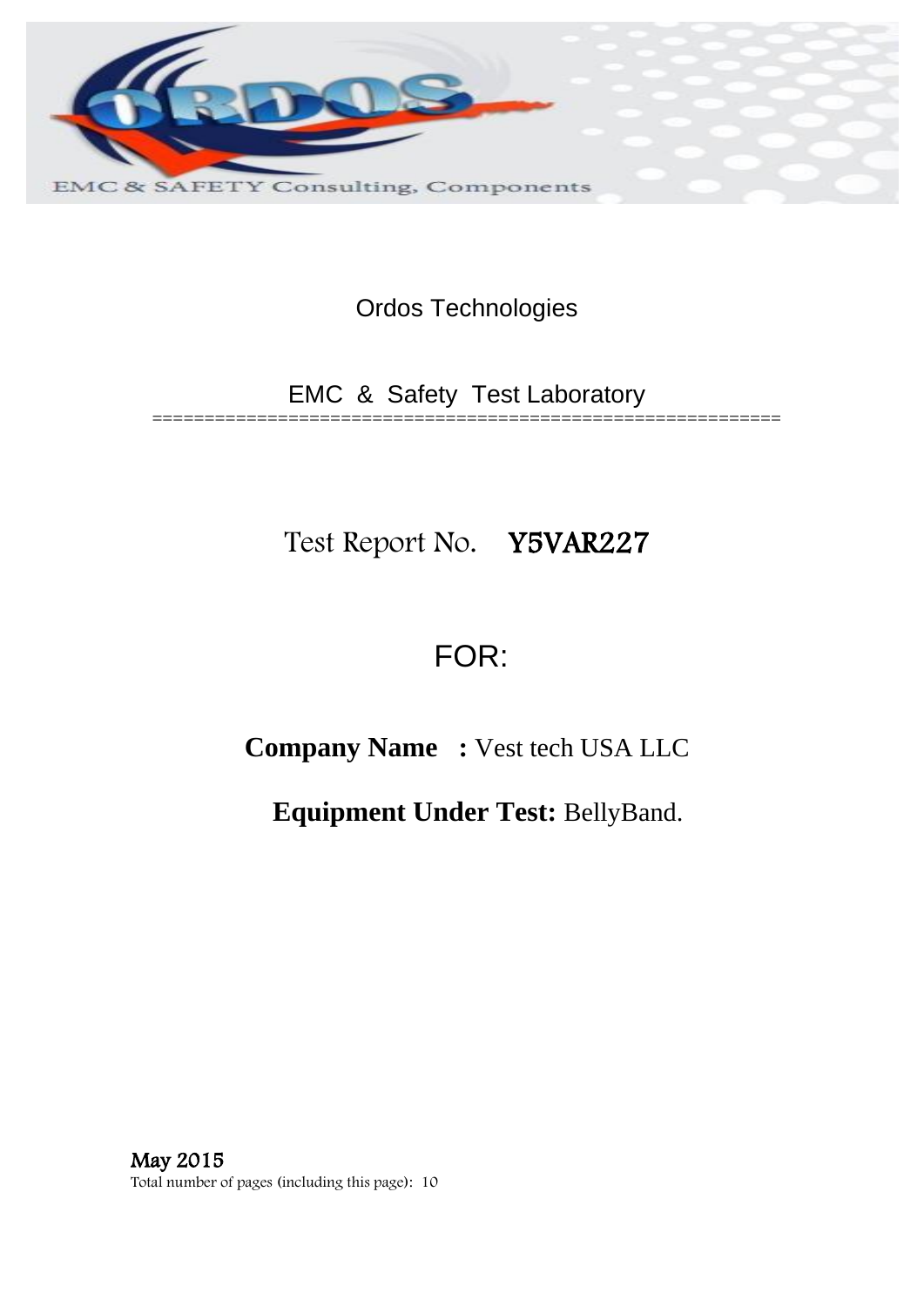

### **Table of Contents.**

## **Description**

### Page

| 1.   |                                                                      |    |
|------|----------------------------------------------------------------------|----|
| 2.   |                                                                      |    |
| 2.1. |                                                                      |    |
| 2.2. |                                                                      |    |
| 2.3. |                                                                      |    |
| 3.   | The global proliferation of wireless radiation is accelerating at an |    |
|      |                                                                      |    |
| 4.   |                                                                      |    |
| 5.   |                                                                      |    |
| 6.   |                                                                      |    |
| 7.   | $\mathbf Q$                                                          |    |
| 8.   |                                                                      | 10 |
| 9.   |                                                                      |    |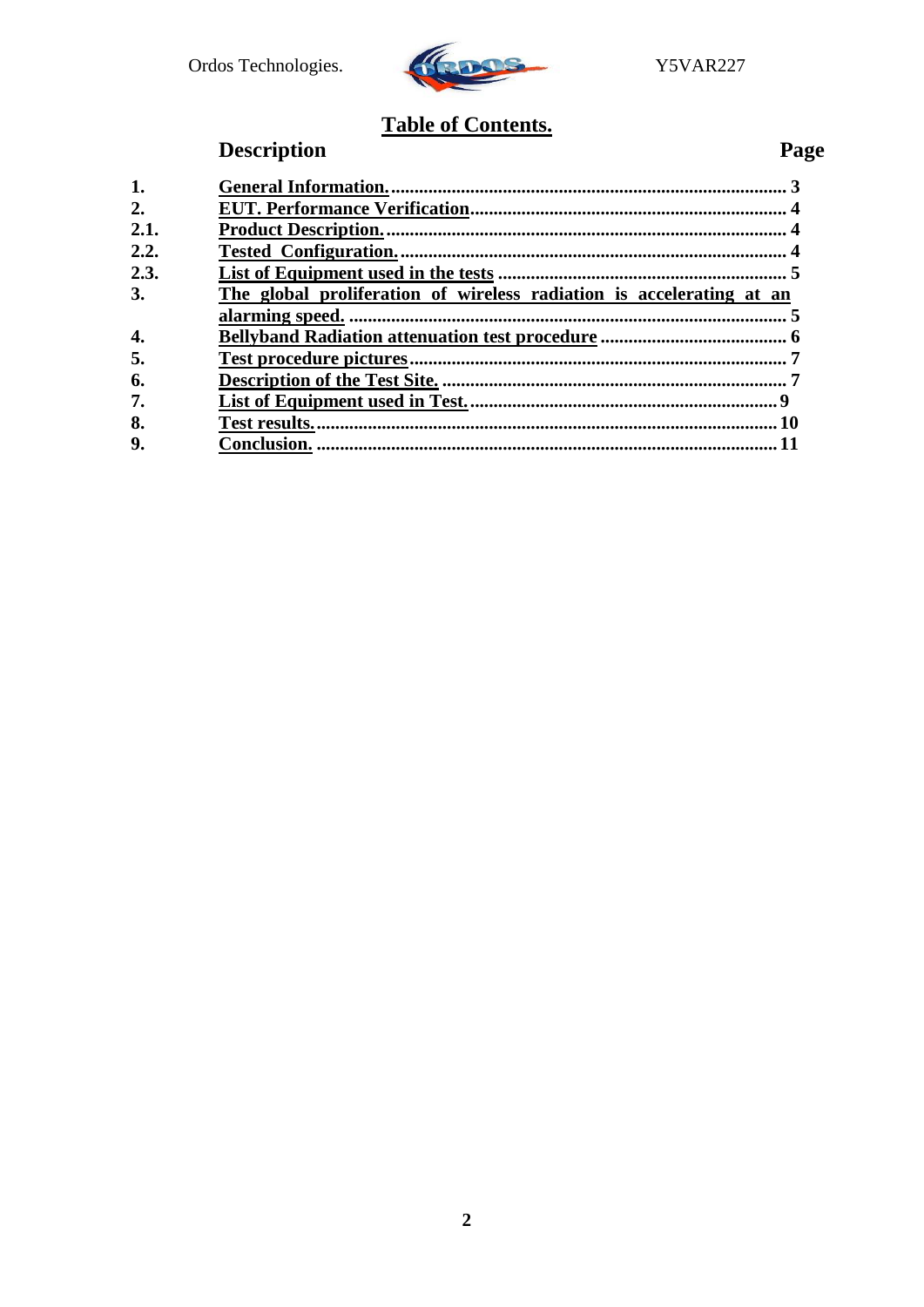

## **1. General Information.**

| <b>Applicant:</b>                                                   | <b>Vest tech USA LLC</b>                                                                |
|---------------------------------------------------------------------|-----------------------------------------------------------------------------------------|
| <b>Applicant Address:</b>                                           | 32320 Polaris Ave-Suite 20-21<br>Las-Vegas NV 89102, USA                                |
| Telephone:                                                          | $+1 - 800 - 720 - 9821$                                                                 |
| E-mail:                                                             | contact@vesttech.com                                                                    |
| The testing was observed by the<br>following applicant's personnel: | Mr. Chen Raizman                                                                        |
| Dates of testing:                                                   | May 2015                                                                                |
| <b>Test Laboratory Location:</b>                                    | SaYdos Ltd / ORDOS Technologies,<br>10 Zarhin St. Ra'anana<br><b>Israel, P.O.B 2212</b> |
| E-Mail:                                                             | info@ordos.co.il                                                                        |
| Web:                                                                | www.ordos.co.il                                                                         |
| <b>Equipment Under Test (EUT):</b>                                  | <b>BellyBand</b>                                                                        |
| $S/N$ :                                                             | vst118001-118099                                                                        |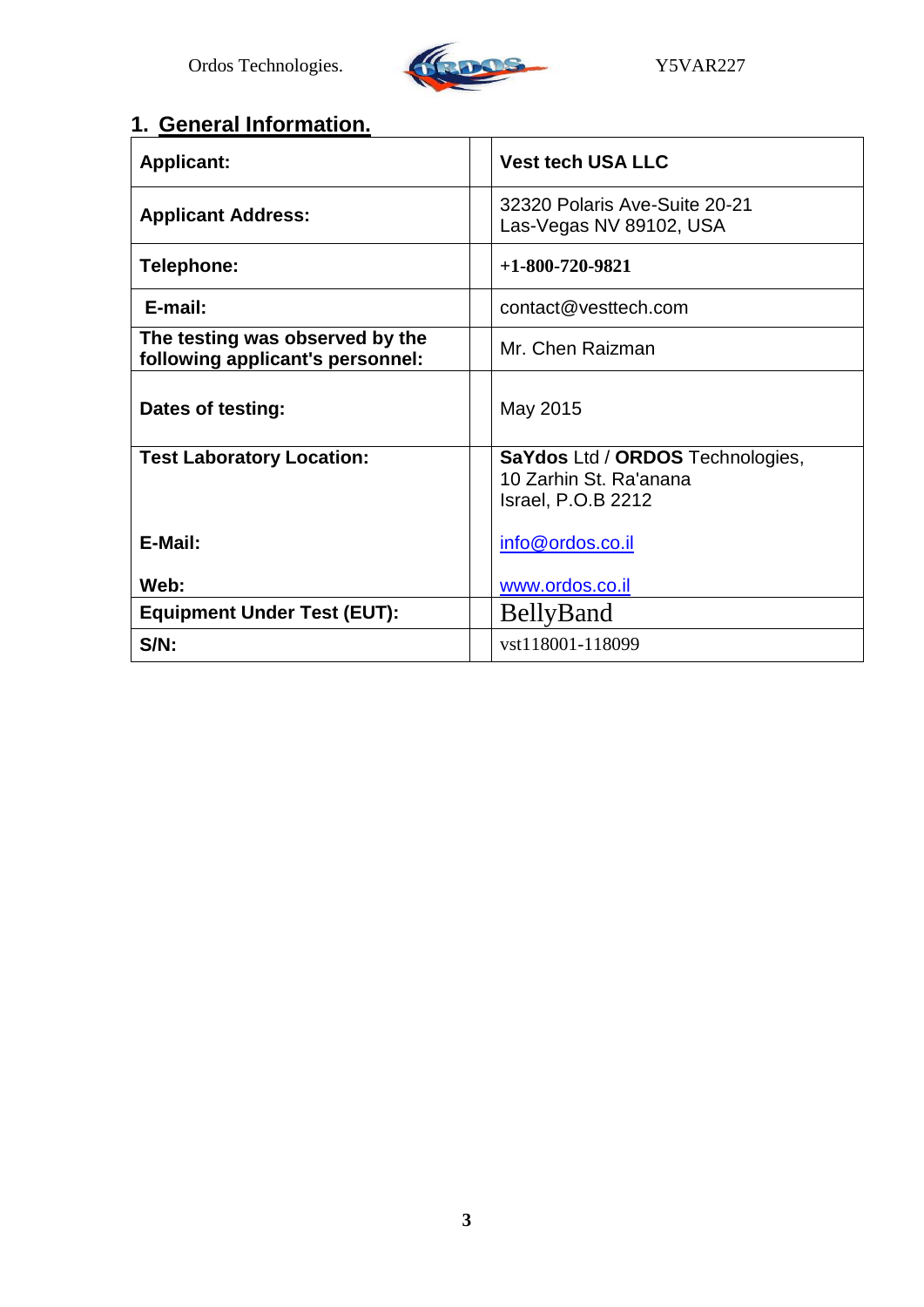

#### **2. EUT. Performance Verification**

#### **2.1.Product Description.**

**Protect your baby during pregnancy from everyday radiation while enjoying a high quality belly band. vest Anti-Radiation Belly Band keeps your baby safe, complements your figure, is silky soft, comfortable to wear, anti-bacterial, air penetrable, and water resistant.**

**vest Anti-Radiation Belly Band provides your baby maximum protection: Reduces radiation by up to 100% FCC certified laboratories tested and proven**

**So treat your baby and you to the high quality and safe Belly Band you deserve.**

**How does it work?**

**The inner layer of the product is 100% Polyamide, successfully blocking radiation. The outer layer is 97% Modal Fabric, a semi-synthetic cellulose fiber, 3% polyester.** 

#### **Specifications**

- **Reduces radiation by up to 100%**
- **FCC Certified Laboratories tested and proven**
- **Complementing you figure**
- **Comfortable to wear**
- **Silky soft**
- **Anti-bacterial**
- **Air penetrable**
- **Water resistant**
- **A contemporary and organic design**
- **Available in various sizes (S-XL)**
- **Available in colors black and white**
- **Eco-friendly recyclable packaging**

### **2.2.Tested Configuration.**

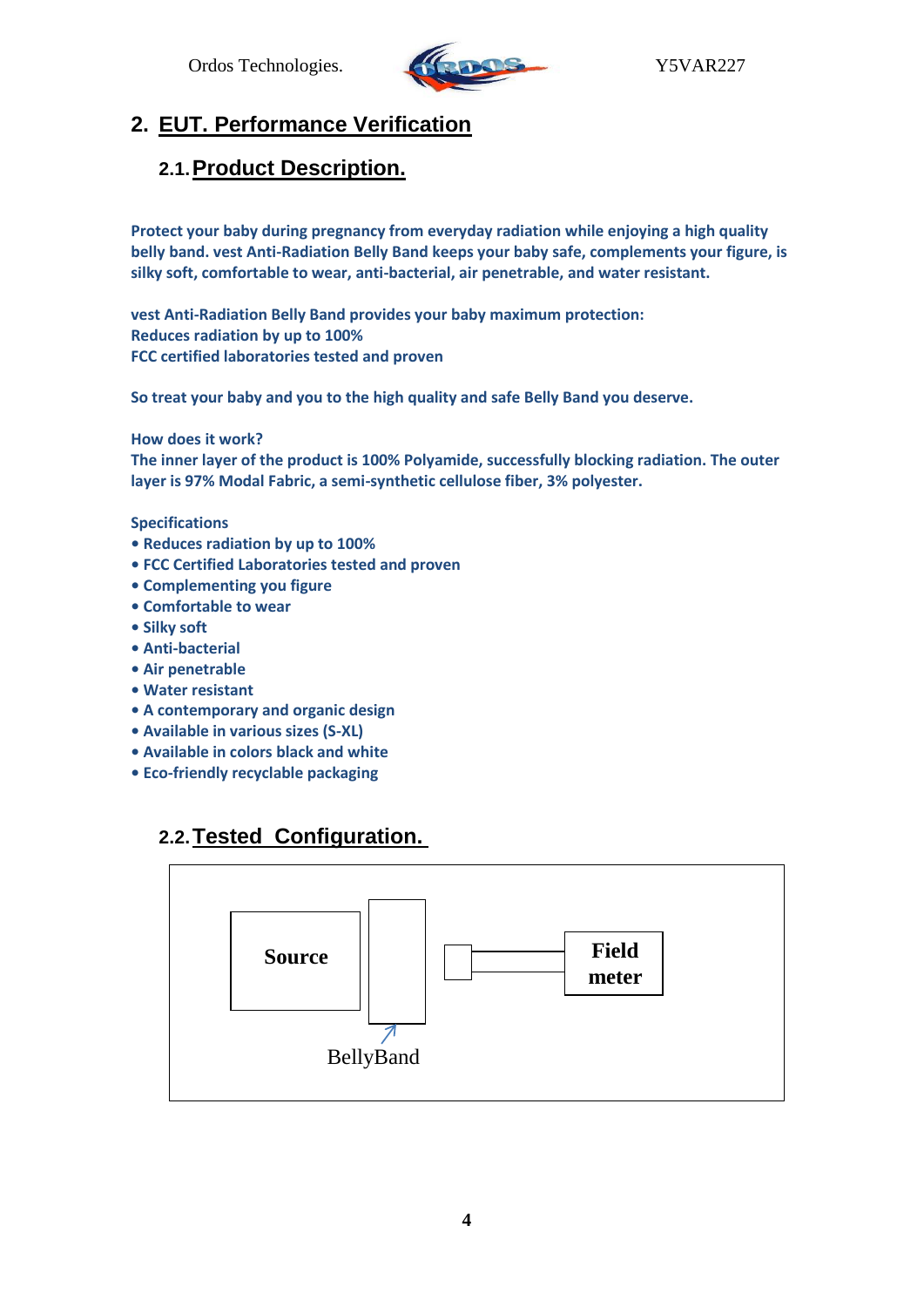

#### **2.3.List of Equipment used in the tests**

| $\mathbb{N}_0$  | <b>Description</b> | <b>Model</b> | S.N.             | <b>Manufactured by:</b> |  |
|-----------------|--------------------|--------------|------------------|-------------------------|--|
| Unit Under Test |                    |              |                  |                         |  |
|                 | <b>EUT</b>         | BellyBand    | vst118001-118099 | vest tech USA LLC       |  |

#### **3. The global proliferation of wireless radiation is accelerating at an alarming speed.**

There are growing evidences of health risks from exposure.

Every second of the day, we're constantly bombarded with electromagnetic waves such as those emitted from overhead cables, mobile phones, Laptop ovens, wireless devices, computers exc. The list is endless.

Hardly a month goes by these days without a new study revealing that smart phones are either A) ruining your life, or B) not. The scientific debate is heated, and far from resolved, but one thing is clear: by surrounding yourself with wireless devices with no protection, you may actually be playing Russian roulette with your life.

Every year 10,000 new cases of Glioma are diagnosed in the USA and heavy cell phone users show a 40% increased risk of developing that tumor.

Children are much more susceptible to EMF radiation Research shows that radiation penetrates more deeply into a child's head due to their thinner skulls. In fact, it was found that a child's growing body may absorb up to 10 times the radiation an adult's body absorbs.

Pregnant women are at greater risk - exposure to electromagnetic fields in uterus is correlated with health problems such as ADHD, emotional problems, asthma, obesity and possibly Autism Spectrum Disorders.

So as males who are interested in having kids sometime - Research has shown that cell phone radiation-exposed human sperm die three times faster, swim significantly more poorly, become more deformed, and develop significantly more damage to their DNA.

Countries around the world, as well as the European Parliament, are starting to set stricter EMF safety limits and advising limits and advise limiting radiation exposure for children, pregnant women, the elderly and people with compromised immune systems.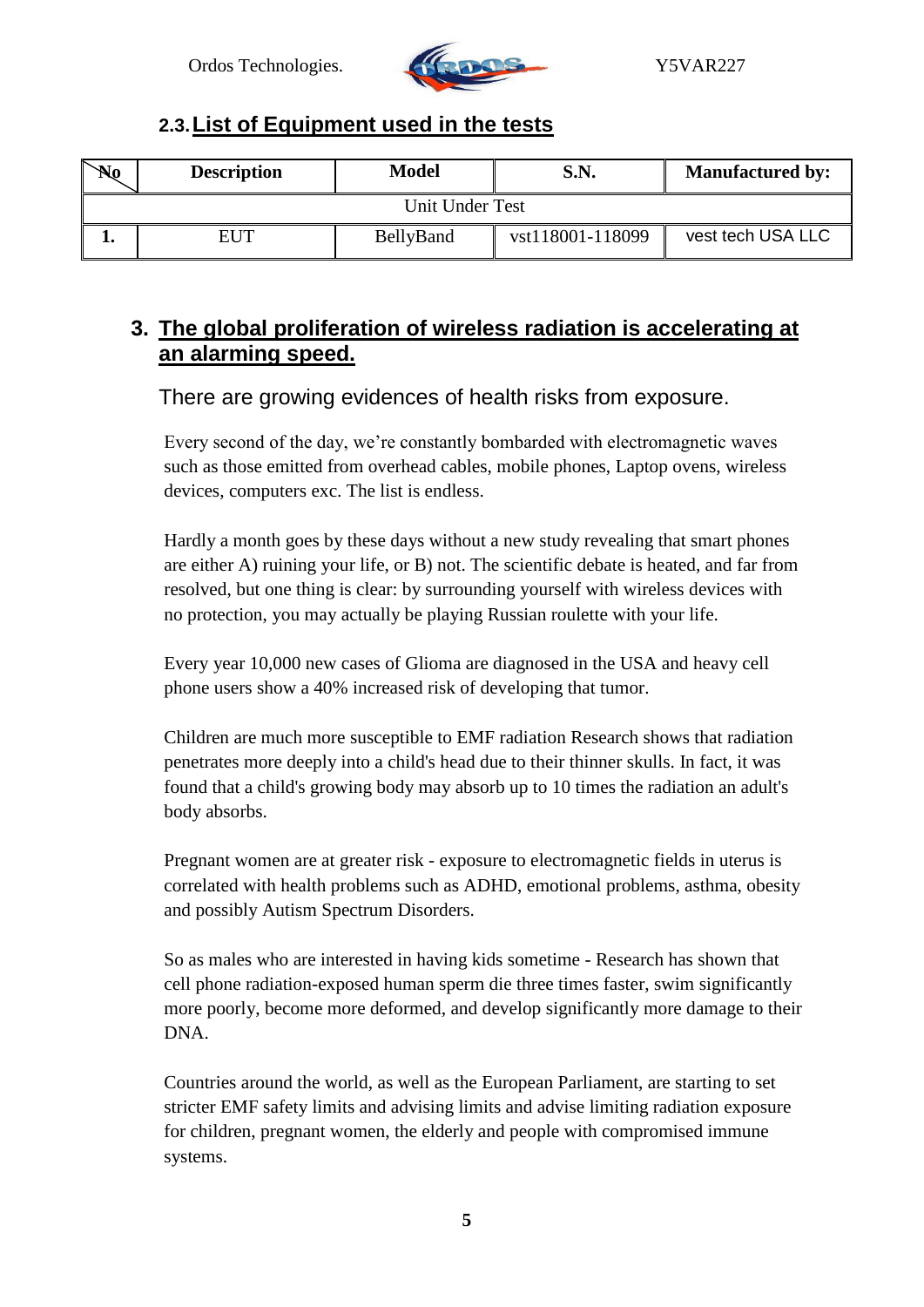

#### **4. Bellyband Radiation attenuation test procedure**

The procedure was determined in accordance with client request

- **4.1.** Home environment frequencies:
	- 4.1.1. Establishing test frequencies, in accordance with the BellyBand purpose.
	- 4.1.2. Measure Electro-magnetic field strength in each test frequency.
	- 4.1.3. Placing the BellyBand on its intended place.
	- 4.1.4. Measure Electro-magnetic field strength in each test frequency.
- **4.2.** Microwave radiation
	- 4.2.1. Measure Electro-magnetic field strength in microwave front side.
	- 4.2.2. Placing the BellyBand on its intended place.
- 4.2.3. Measure Electro-magnetic field strength in microwave front side.
- **4.3.** Laptop radiation
	- 4.3.1. Measure Electro-magnetic field strength in laptop Bottom side.
	- 4.3.2. Placing the BellyBand on its intended place.
	- 4.3.3. Measure Electro-magnetic field strength in laptop Bottom side.
- **4.4.** Inductive stove.
- 4.4.1. Measure Electro-magnetic field strength on inductive stove interface.
- 4.4.2. Placing the BellyBand on its intended place.
- 4.4.3. Measure Electro-magnetic field strength on inductive stove interface.
- **4.5.** Power inlet.
- 4.5.1. Measure Electro-magnetic field strength on power inlet.
- 4.5.2. Placing the BellyBand on its intended place.
- 4.5.3. Measure Electro-magnetic field strength on power inlet.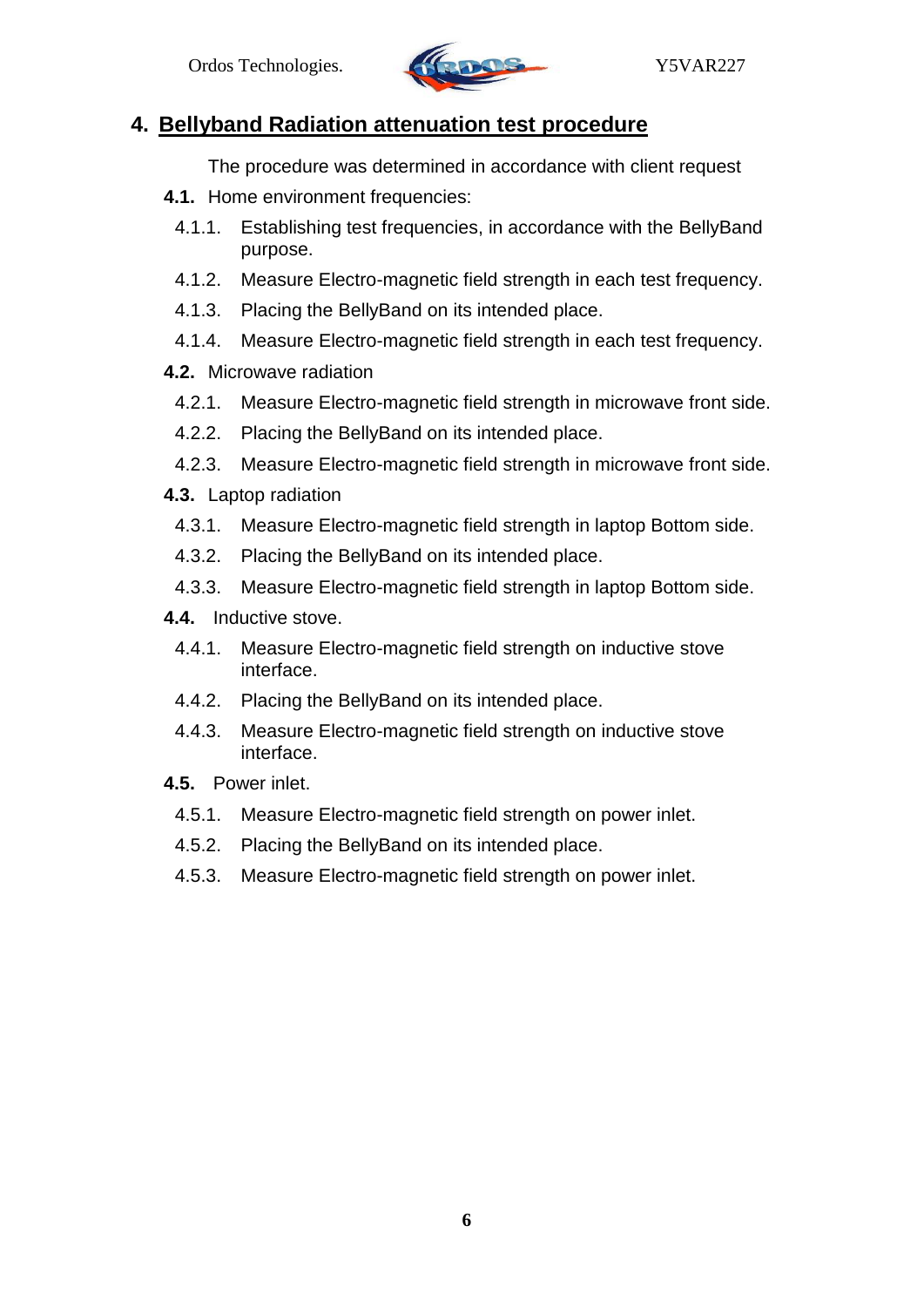

### **5. Test procedure pictures**

**5.1.** Pic #1 – test 4.1 without the BellyBand



**5.2.**Pic #2 – test 4.1 with The BellyBand



**5.3.**Pic #3 – test 4.2 with The BellyBand

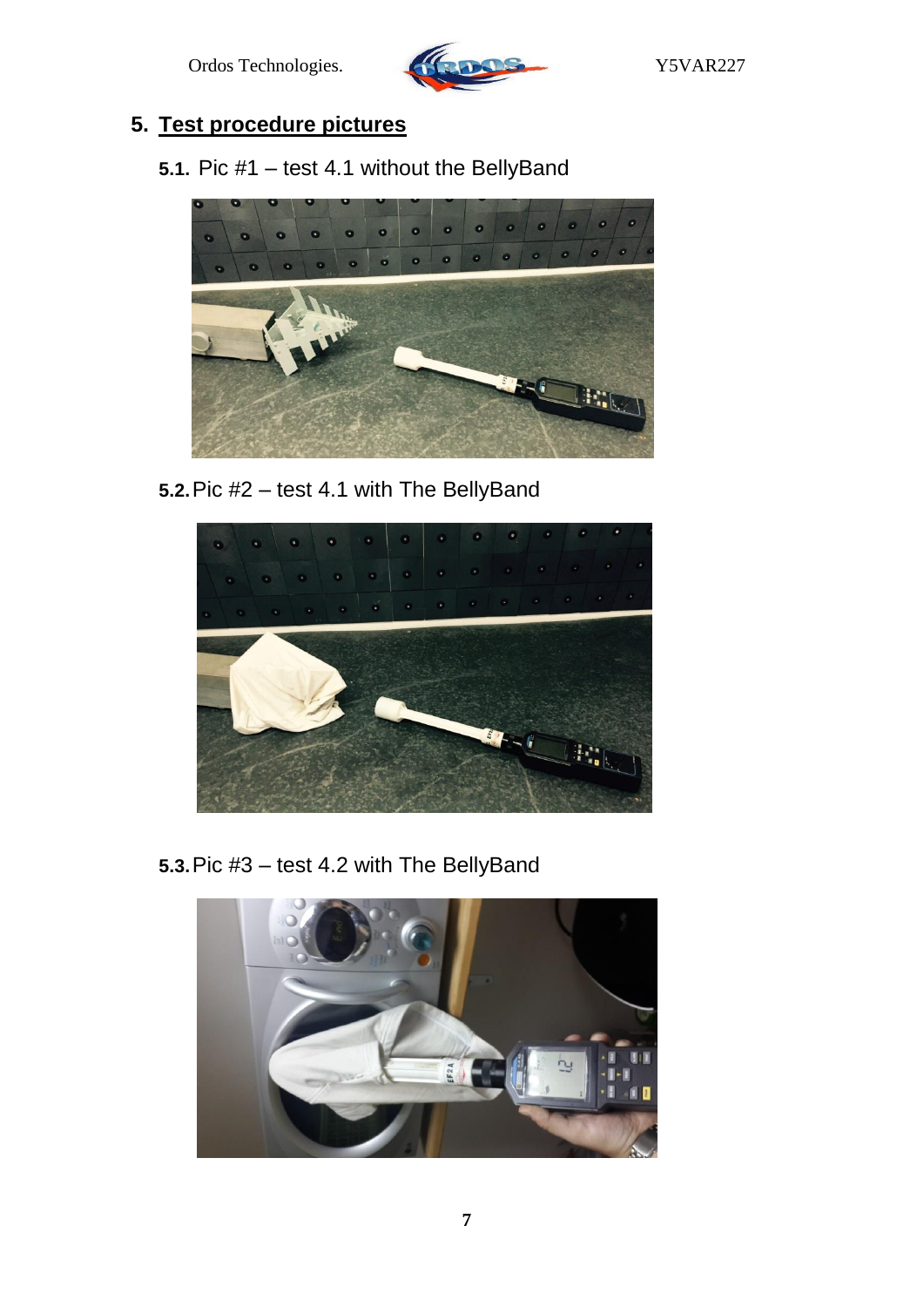

**5.4.**Pic #4 – test 4.3 with The BellyBand



**5.5.**Pic #5 – test 4.4 with The BellyBand

![](_page_7_Picture_6.jpeg)

**5.6.**Pic #6 – test 4.5 with The BellyBand

![](_page_7_Picture_8.jpeg)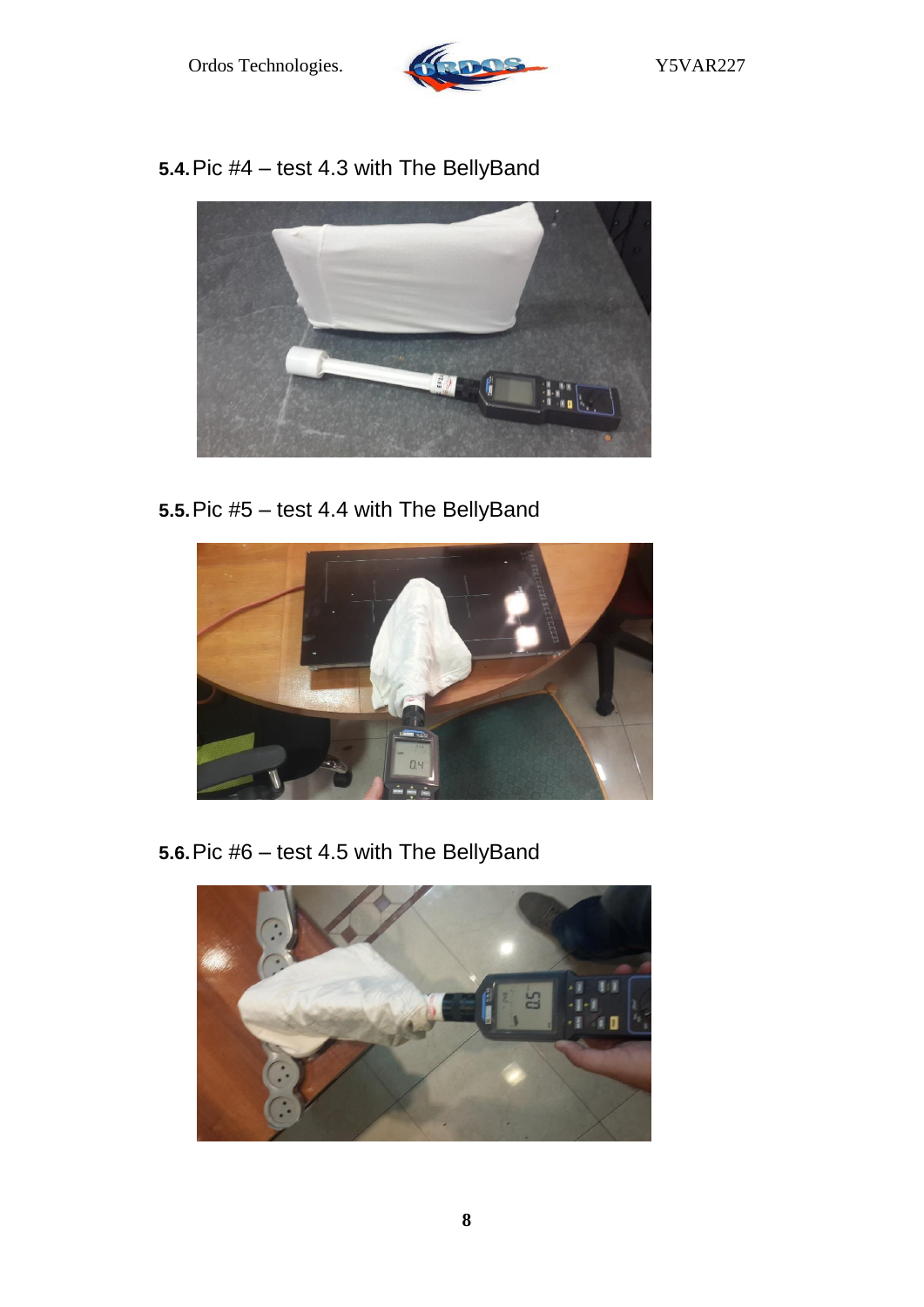![](_page_8_Picture_1.jpeg)

#### **6. Description of the Test Site.**

| Location:         | 10 Zarchin St. Ra'anana                                                                                                                        |  |
|-------------------|------------------------------------------------------------------------------------------------------------------------------------------------|--|
| Phone:            | $(972)-9-7711018$                                                                                                                              |  |
| Fax:              | $(972)-9-7711019$                                                                                                                              |  |
| E-Mail:           | info@ordos.co.il                                                                                                                               |  |
| Open Site Ranges: | 3 and 10 meter                                                                                                                                 |  |
| Turntable:        | 2.1 x 1.6 meter with maximum loading 1500kg,<br>distant actuation.<br>The turntable and the tested equipment are<br>environmentally protected. |  |
| Antenna Mast:     | 1 to 4 meter                                                                                                                                   |  |
| Supply Voltages:  | 220VAC, 3 Phases, 16A from each phase;<br>110VAC, 3 Phases, 32A from each phase;<br>up to 50VDC, 30A max                                       |  |
| Shielded room:    | 6.2 X 4.5 X 2.5m semi-anechoic shielded room,<br>including indoor turntable.                                                                   |  |

### **7. List of Equipment used in Test.**

| No. | <b>Description</b>              | <b>Manufacturer and</b><br><b>Model Number</b> | Series No. | <b>Cal. Date</b> |
|-----|---------------------------------|------------------------------------------------|------------|------------------|
|     | Electro-magnetic<br>Field meter | Chauvin-Arnoux<br>C.A 43                       | US4111027  | 30.11.15         |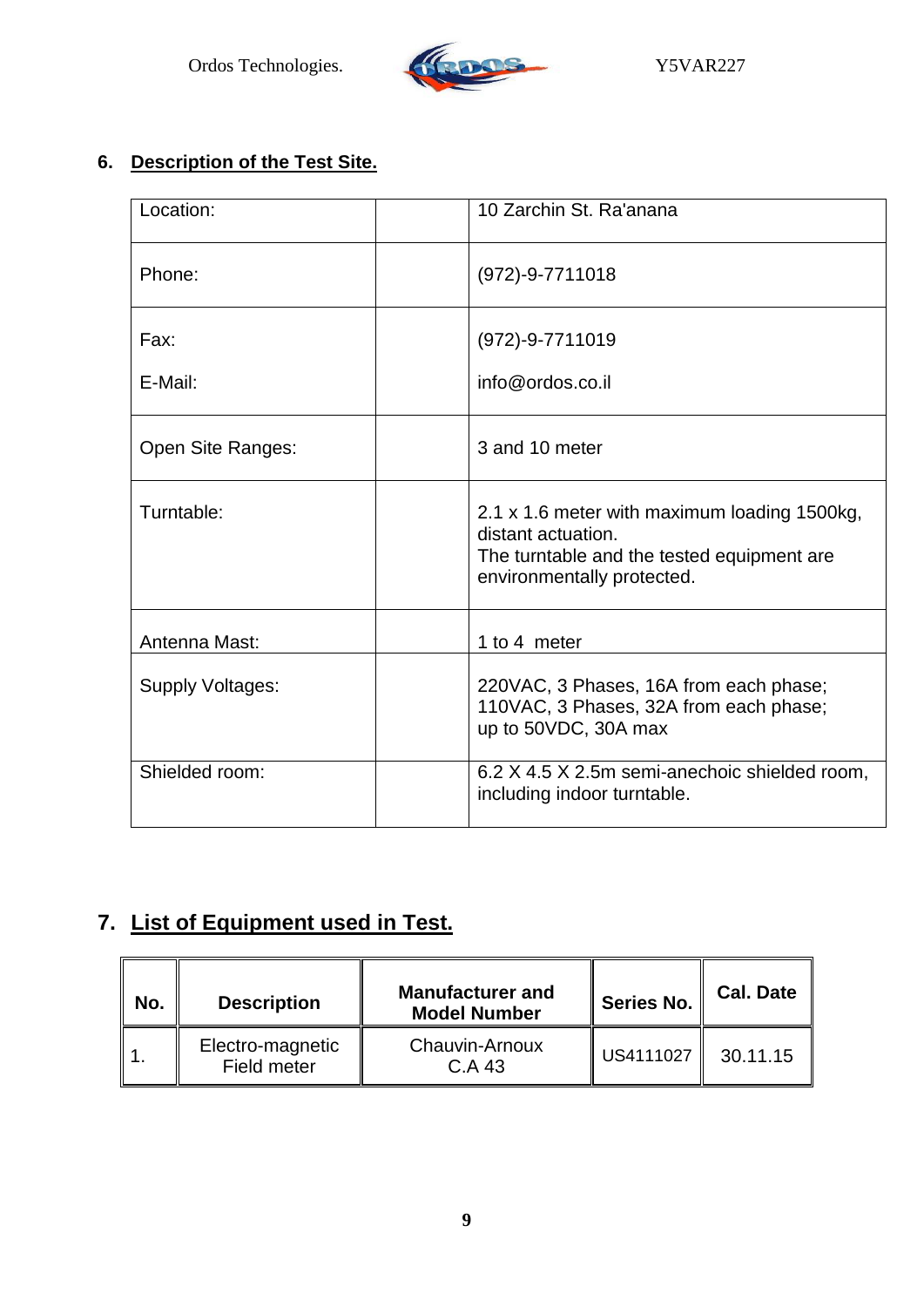![](_page_9_Picture_1.jpeg)

## **8. Test results.**

|                              | Frequency      |                |                |          |
|------------------------------|----------------|----------------|----------------|----------|
|                              | <b>900 MHz</b> | <b>1.8 GHz</b> | <b>2.4 GHz</b> | 3.6 GHz  |
| <b>No Cover</b>              | 9.9 V/M        | 12.7 V/M       | 19.8 V/M       | 25.3 V/M |
| With the<br><b>BellyBand</b> | $1.5$ V/M      | 1.8 V/M        | 0.6 V/M        | 0.6 V/M  |
| <b>Attenuation</b>           | 85%            | 86%            | 97%            | 98%      |

|                              | Frequency |                |           |           |
|------------------------------|-----------|----------------|-----------|-----------|
|                              | 4 GHz     | <b>4.9 GHz</b> | 5 GHz     | 5.9 GHz   |
| <b>No Cover</b>              | 27.3 V/M  | 28.9 V/M       | 50.9 V/M  | 71.4 V/M  |
| With the<br><b>BellyBand</b> | $0.2$ V/M | $0.1$ V/M      | $0.4$ V/M | $0.1$ V/M |
| <b>Attenuation</b>           | 99%       | 100%           | 99%       | 100%      |

|                              | <b>Microwave</b> | Laptop  | <b>Inductive</b><br><b>Stove</b> | <b>Power inlet</b><br>230V<br><b>50Hz</b> |
|------------------------------|------------------|---------|----------------------------------|-------------------------------------------|
| <b>No Cover</b>              | 13.4 V/M         | 24 V/M  | 2.1 V/M                          | 1.4 V/M                                   |
| With the<br><b>BellyBand</b> | 2.9 V/M          | 1.7 V/M | 0.4 V/M                          | 0.7 V/M                                   |
| <b>Attenuation</b>           | 78%              | 93%     | 81%                              | 50%                                       |